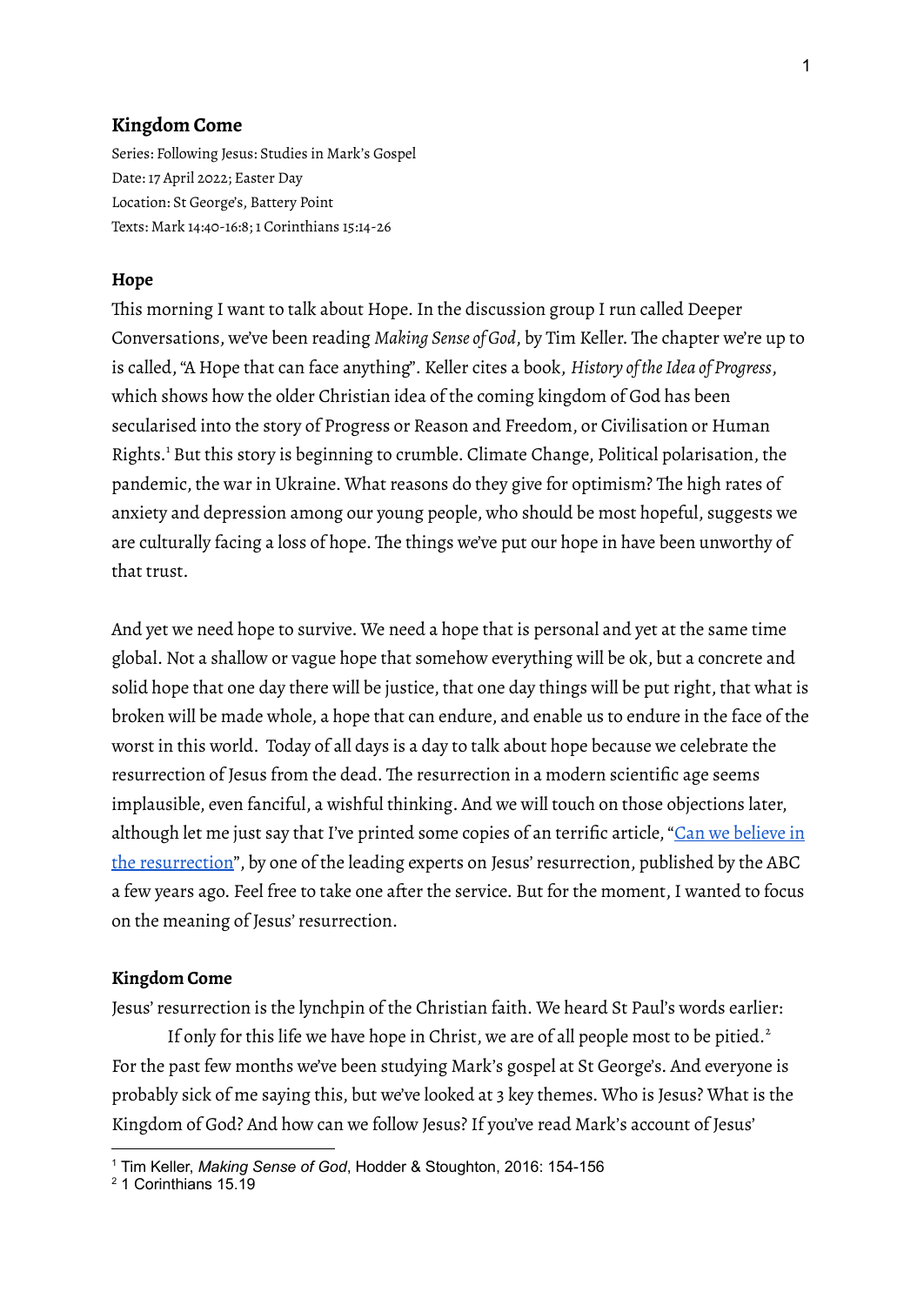suffering and death, you'll know that he makes it clear that Jesus is the King. He is the Messiah, the Christ, the king of God's kingdom, through whom God reigns. As Jesus is crowned with thorns, and the cross is his throne, so with the words of the angel,"He is risen! He is not here," his kingdom begins to break into the world. What does it mean for this kingdom to come? At least these 4 things. Justice and peace. New Creation. The Defeat of Death. Union with God.

The prophet Isaiah saw that it would be a kingdom of justice and peace. He names the one to come as,

Wonderful Counsellor, Mighty God,

Everlasting Father, Prince of Peace.

Of the greatness of his government and peace

there will be no end.

He will reign on David's throne

and over his kingdom,

establishing and upholding it

with justice and righteousness

from that time on and forever.<sup>3</sup>

Justice and peace is what we hope for when we look at Ukraine and Yemen. St Paul tells us in Acts that God has set a day when he will judge the world with justice. And he has given proof by raising Christ from the dead.<sup>4</sup> In the face of our failing attempts, Jesus' resurrection is the promise and guarantee that one day there will be complete justice and everlasting peace.

Second, Jesus'resurrection is the dawn of the new creation. This too is what it means for the kingdom to come. Again, we read these words in the prophet Isaiah,

See,I will create

new heavens and a new earth.

The former things will not be remembered,

nor will they come to mind. 5

That day the wolf will live with the lamb, the leopard will lie down with the goat. $^{\rm 6}$ 

The Bible closes with a vision of that day, where God himself "will wipe every tear from their eyes. There will be no more death or mourning or crying or pain, for the old order of things

 $3$  Isaiah 9.6-7

<sup>4</sup> Acts 17.31

 $<sup>5</sup>$  Isaiah 65.17</sup>

<sup>6</sup> Isaiah 11.6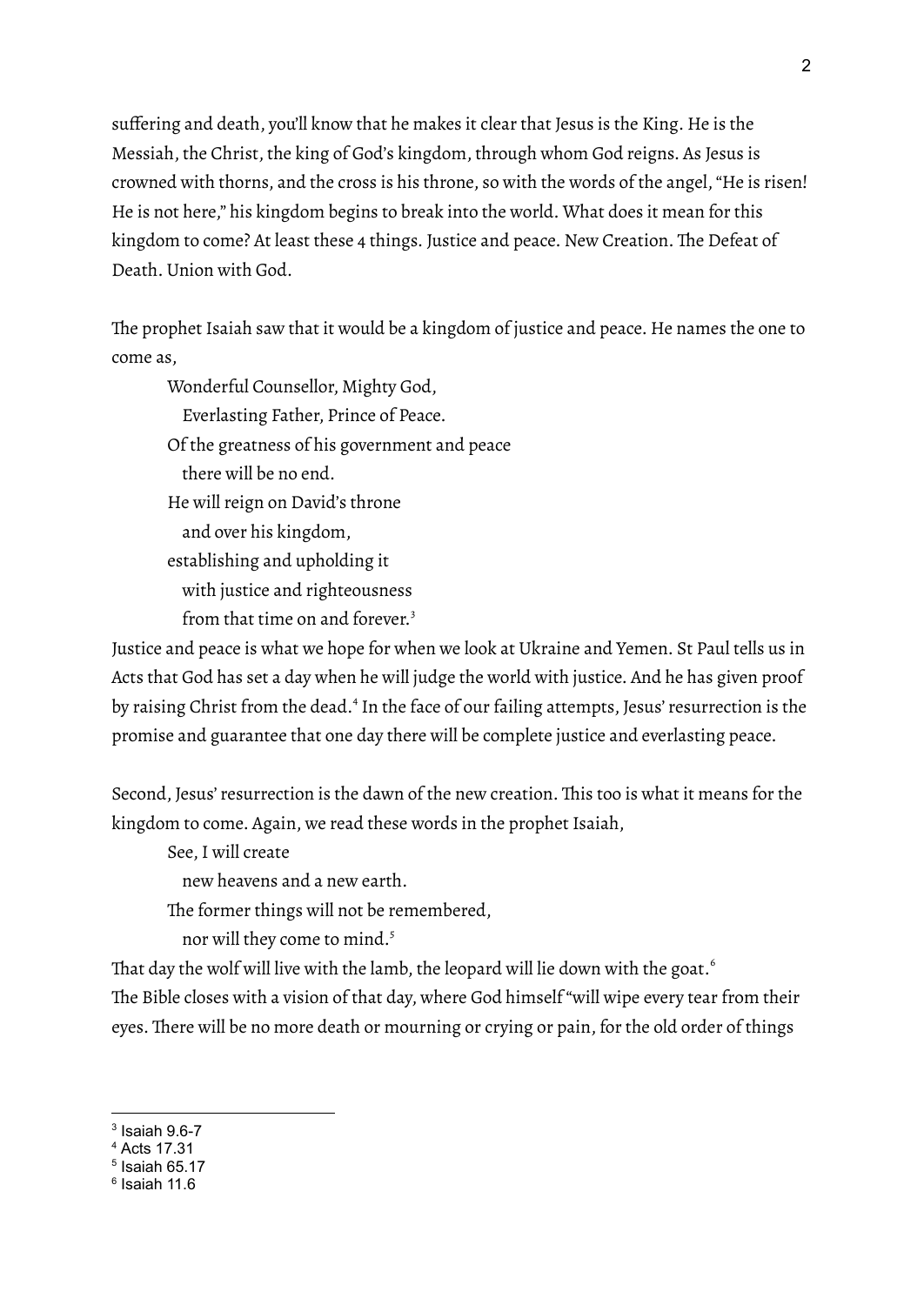has passed away." <sup>7</sup> Mark signals this when he says that it is on the first day of the week the women come to the empty tomb. This is the first day of the new creation.

Third, the coming kingdom means the defeat of death itself. Jesus' own resurrection is his conquest of death and a victory that all who belong to him will one day share. It is the dawn of the coming kingdom breaking into a world bound in darkness and death. This is the main thrust of our reading from 1 Corinthians 15. There Paul uses the picture of the firstfruits to describe Jesus' resurrection. The first fruits are the promise that the rest of the harvest is coming and they give you a taste of what that harvest will be like.

But Christ has indeed been raised from the dead, the firstfruits of those who have fallen asleep. **21** For since death came through a man, the resurrection of the dead comes also through a man. **22** For as in Adam all die, so in Christ all will be made alive. **23** But each in turn: Christ, the firstfruits; then, when he comes, those who belong to him.

And then Paul links the resurrection to the kingdom.

**24** Then the end will come, when he hands over the kingdom to God the Father after he has destroyed all dominion, authority and power. **25** For he must reign until he has put all his enemies under his feet. **26** The last enemy to be destroyed is death. This is solid, flesh and blood, hope in the face of death. We try to hide from death, deny its

reality through cosmetics and surgery and praising the young and shifting the old out of sight. All because we are in fact terrified. Carl Jung said,

Death is indeed a fearful piece of brutality: there is no sense pretending otherwise.It is brutal not only as a physical event, but far more psychically: a human being is torn away from us and what remains is the icy stillness of death. There no longer exists any hope of a relationship, for all the bridges have been smashed at one blow. $^{\mathrm{s}}$ 

Jesus'resurrection breaks the power of death and gives us hope in the face of its icy finger.

Fourth the coming kingdom means the bliss of union with God himself. Again from Revelation,

Look! God's dwelling place is now among the people, and he will dwell with them.

They will be his people, and God himself will be with them and be their God. $^{\circ}$ Jesus is our champion who has descended into death itself and come up victorious. He has entered into the fullness of life in the bosom of the Father. He will bring those who trust in him to the Father's side as surely as he himself is risen.

<sup>7</sup> Revelation 21.4

<sup>8</sup> Quoted in *Making Sense of God,* pp162-3

<sup>&</sup>lt;sup>9</sup> Revelation 21.3